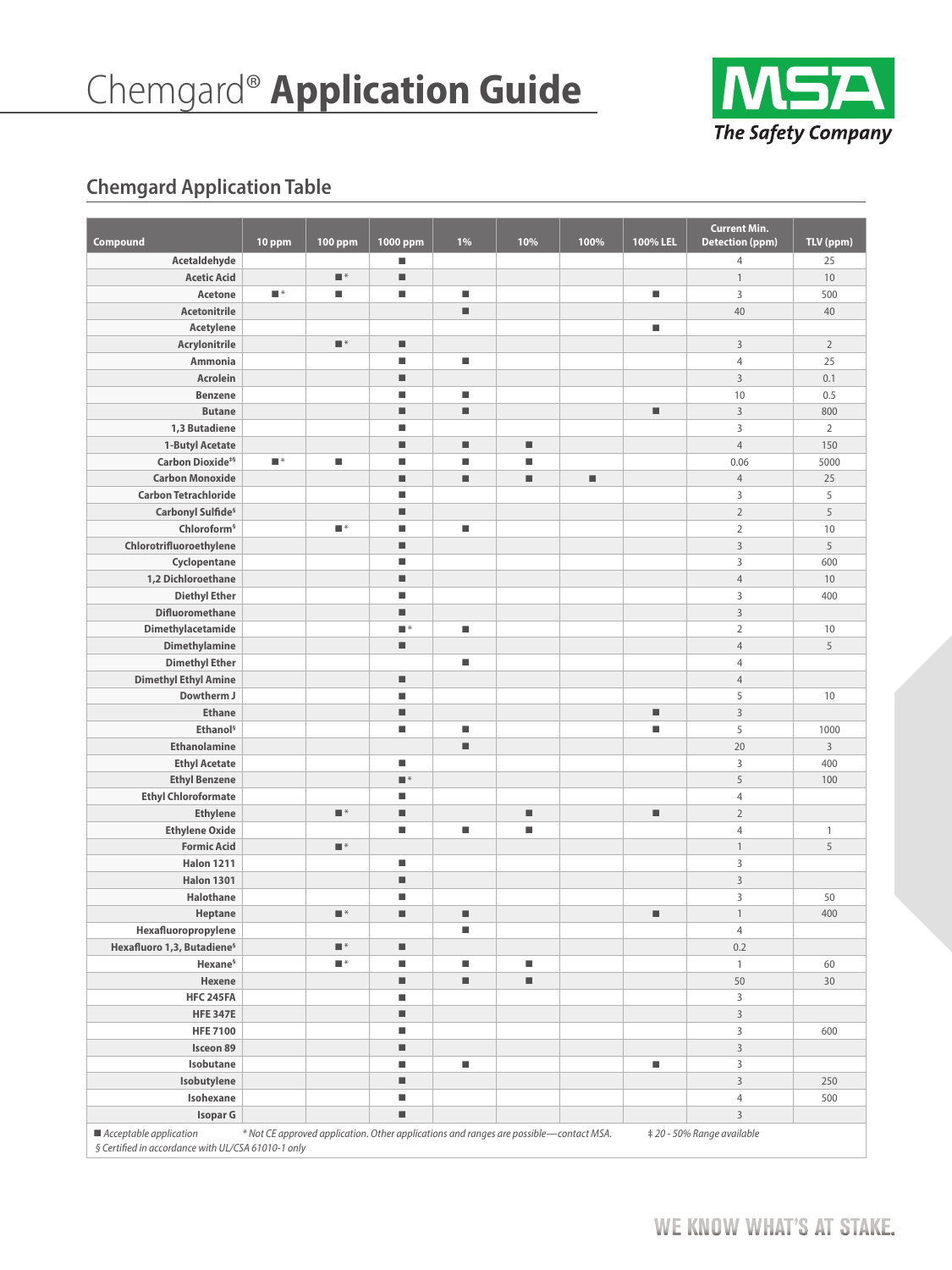# Chemgard **Application Guide**

|                                                                                  |                  |                           |                     |    |                                                                                        |      |                              | <b>Current Min.</b>        |                |
|----------------------------------------------------------------------------------|------------------|---------------------------|---------------------|----|----------------------------------------------------------------------------------------|------|------------------------------|----------------------------|----------------|
| Compound                                                                         | 10 ppm           | <b>100 ppm</b>            | 1000 ppm            | 1% | 10%                                                                                    | 100% | 100% LEL                     | <b>Detection (ppm)</b>     | TLV (ppm)      |
| Isopentane                                                                       |                  |                           | ш                   | ٠  | L.                                                                                     |      | ш                            | $\overline{4}$             | 600            |
| Isopropanol                                                                      |                  |                           | ■                   | ٠  |                                                                                        |      | ٠                            | $\overline{4}$             | 400            |
| JP-8 (AS Hexane)                                                                 |                  |                           |                     | ш  |                                                                                        |      |                              | $\overline{4}$             |                |
| <b>Methanol</b>                                                                  |                  |                           | ■                   | ٠  |                                                                                        |      | $\blacksquare$               | $\overline{4}$             | 200            |
| <b>MEK</b>                                                                       |                  | $\blacksquare$ $^{\star}$ | ■                   |    | $\blacksquare$                                                                         |      |                              | $\mathbf{1}$               | 200            |
| <b>Methyl Chloride</b>                                                           |                  |                           | ■                   | ٠  |                                                                                        |      |                              | 20                         | 50             |
| <b>Methyl Formate</b>                                                            |                  |                           | ■                   | ш  |                                                                                        |      |                              | $\overline{4}$             | 100            |
| Methane                                                                          |                  |                           | $\blacksquare$ $^*$ | ш  | $\blacksquare$                                                                         | ш    | $\qquad \qquad \blacksquare$ | 5                          |                |
| <b>Methyl Amyl Ketone</b>                                                        |                  |                           | ■                   |    |                                                                                        |      |                              | $\overline{4}$             | 50             |
| <b>Methyl Bromide</b>                                                            |                  |                           | ■                   |    |                                                                                        |      |                              | $\overline{4}$             | $\mathbf{1}$   |
| <b>Methyl Fluoride</b>                                                           |                  | $\blacksquare$ $^*$       | ■                   |    |                                                                                        |      |                              | 3                          |                |
| <b>Methyl lodide</b>                                                             |                  |                           | ■                   |    |                                                                                        |      |                              | $\overline{4}$             | $\overline{2}$ |
| <b>MIBK</b>                                                                      |                  |                           | ■                   |    |                                                                                        |      |                              | $\overline{4}$             | 50             |
| <b>Methyl Methacrylate</b>                                                       |                  |                           | ■                   |    |                                                                                        |      |                              | $\mathbf{3}$               | 100            |
| <b>Methyl Morpholine</b>                                                         |                  | $\blacksquare^*$          |                     |    |                                                                                        |      |                              | $\,1\,$                    |                |
| Methylene Chloride <sup>§</sup>                                                  |                  | ٠                         | $\blacksquare$      | ٠  |                                                                                        |      |                              | $\overline{3}$             | 50             |
| <b>Methylene Fluoride</b>                                                        |                  |                           | ■                   |    |                                                                                        |      |                              | $\overline{4}$             |                |
| <b>Methyl N-Propyl Ketone</b>                                                    |                  |                           | ■                   |    |                                                                                        |      |                              | $\overline{4}$             | 200            |
| Mogas (As Hexane)                                                                |                  |                           | ■                   |    |                                                                                        |      |                              | $\overline{4}$             |                |
| Monomethylamine                                                                  |                  |                           | ■                   |    |                                                                                        |      |                              | $\overline{4}$             | 5              |
| Nitrogen Trifluoride                                                             |                  | $\blacksquare$ $^*$       | ■                   |    |                                                                                        |      |                              | 0.4                        | 10             |
| <b>Nitrous Oxide</b>                                                             |                  | $\blacksquare^*$          | ш                   |    |                                                                                        |      |                              | $\mathbf{1}$               | 50             |
| Octafluorobutane <sup>§</sup>                                                    |                  |                           | ■                   |    |                                                                                        |      |                              | $\mathbf{1}$               |                |
| Octafluoropropene                                                                |                  | $\blacksquare$ $^\star$   | ■                   |    |                                                                                        |      |                              | 0.4                        |                |
| Pentane                                                                          |                  |                           | ■                   | ш  | $\blacksquare$                                                                         |      |                              | $\overline{3}$             | 600            |
| Perchloroethylene                                                                |                  | $\blacksquare$ $^\star$   | ш                   |    |                                                                                        |      |                              | $\mathbf{1}$               | 25             |
| Perfluorohexane                                                                  |                  |                           | ■                   |    |                                                                                        |      |                              | $\mathbf{1}$               |                |
| PF 5050                                                                          |                  |                           | ш                   |    |                                                                                        |      |                              | $\overline{3}$             |                |
| Phosgene                                                                         | $\blacksquare^*$ | $\blacksquare$ $^{\star}$ |                     |    |                                                                                        |      |                              | 0.6                        |                |
| <b>PMVE</b>                                                                      |                  |                           | ш                   | ٠  |                                                                                        |      |                              | $\overline{3}$             |                |
| Propanal                                                                         |                  |                           | ∎                   |    |                                                                                        |      |                              | $\overline{4}$             |                |
| 2-Propanol                                                                       |                  |                           | ш                   | ш  |                                                                                        |      | $\qquad \qquad \blacksquare$ | $\overline{4}$             | 400            |
| N-Propanol                                                                       |                  |                           | ■                   |    |                                                                                        |      |                              | $\overline{3}$             | 200            |
| Propane                                                                          |                  |                           | ш                   | ٠  |                                                                                        |      | ٠                            | $\overline{3}$             | 2500           |
| Prop.Glyc.Dimeth.Acetate                                                         |                  |                           | ■                   |    |                                                                                        |      |                              | $\overline{4}$             |                |
| <b>Propylene Oxide</b>                                                           |                  |                           | ■                   |    |                                                                                        |      |                              | $\overline{4}$             | 20             |
| <b>R1234YF</b>                                                                   |                  |                           | ■                   | E. |                                                                                        |      | $\blacksquare$               | 3                          |                |
| <b>Solkane 365/227</b>                                                           |                  |                           | I.                  | ш  |                                                                                        |      | ш                            | $\overline{3}$             |                |
| <b>Styrene</b>                                                                   |                  |                           | ∎∗                  | ш  |                                                                                        |      |                              | 6                          | 20             |
| Sulfur Hexafluoride <sup>§</sup>                                                 |                  | $\blacksquare^*$          | ■                   |    |                                                                                        |      | ٠                            | $\overline{3}$             | 1000           |
| <b>Sulfuryl Fluoride</b>                                                         |                  | $\blacksquare^*$          |                     |    |                                                                                        |      |                              | 3                          | 5              |
| Tetrahydrofuran                                                                  |                  |                           | ш                   |    |                                                                                        |      |                              | $\mathsf 3$                | 200            |
| Tetrafluoroethylene                                                              |                  |                           | ■                   |    |                                                                                        |      |                              | $\overline{4}$             |                |
| <b>Toluene</b>                                                                   |                  |                           | ■                   | ш  |                                                                                        |      |                              | $6\,$                      | 60             |
| 1,1,1 Trichloroethane                                                            |                  |                           | Ш                   | ш  |                                                                                        |      |                              | $\overline{4}$             | 350            |
| 1,1,2 Trichloroethane                                                            |                  |                           | ш                   |    |                                                                                        |      |                              | $\overline{4}$             | 10             |
| Trichloroethylene                                                                |                  | $\blacksquare^*$          | ш                   | ш  |                                                                                        |      |                              | 0.4                        | 60             |
| <b>Triethylamine</b>                                                             |                  |                           | ш                   |    |                                                                                        |      |                              | $\overline{4}$             | $\mathbf{1}$   |
| <b>Trifluoro Propene</b>                                                         |                  |                           | Ш                   |    |                                                                                        |      | ш                            | $\overline{4}$             | 50             |
| <b>Vinyl Acetate</b>                                                             |                  |                           | ш                   |    |                                                                                        |      |                              | $\overline{4}$             | 10             |
| <b>Vinyl Chloride</b>                                                            |                  | $\blacksquare$ $^*$       | ш                   |    |                                                                                        |      |                              | $\mathbf{1}$               | $\mathbf{1}$   |
| <b>Vinyl Fluoride</b>                                                            |                  |                           | ш                   | ш  | $\blacksquare$                                                                         |      |                              | $\mathsf 3$                | $\mathbf{1}$   |
| 0-Xylene                                                                         |                  |                           | ■                   |    |                                                                                        |      |                              | $\overline{4}$             | 100            |
| M-Xylene                                                                         |                  |                           | ٠                   |    |                                                                                        |      |                              | $\overline{4}$             | 100            |
| P-Xylene                                                                         |                  |                           | $\blacksquare$      |    |                                                                                        |      |                              | $\overline{4}$             | 100            |
| <b>Xylenes</b>                                                                   |                  |                           | ш                   |    |                                                                                        |      |                              | $\overline{3}$             | 100            |
|                                                                                  |                  |                           |                     |    | * Not CE approved application. Other applications and ranges are possible-contact MSA. |      |                              |                            |                |
| ■ Acceptable application<br>S Cortified in accordance with III ICSA 61010 1 only |                  |                           |                     |    |                                                                                        |      |                              | ‡ 20 - 50% Range available |                |

 *§ Certified in accordance with UL/CSA 61010-1 only*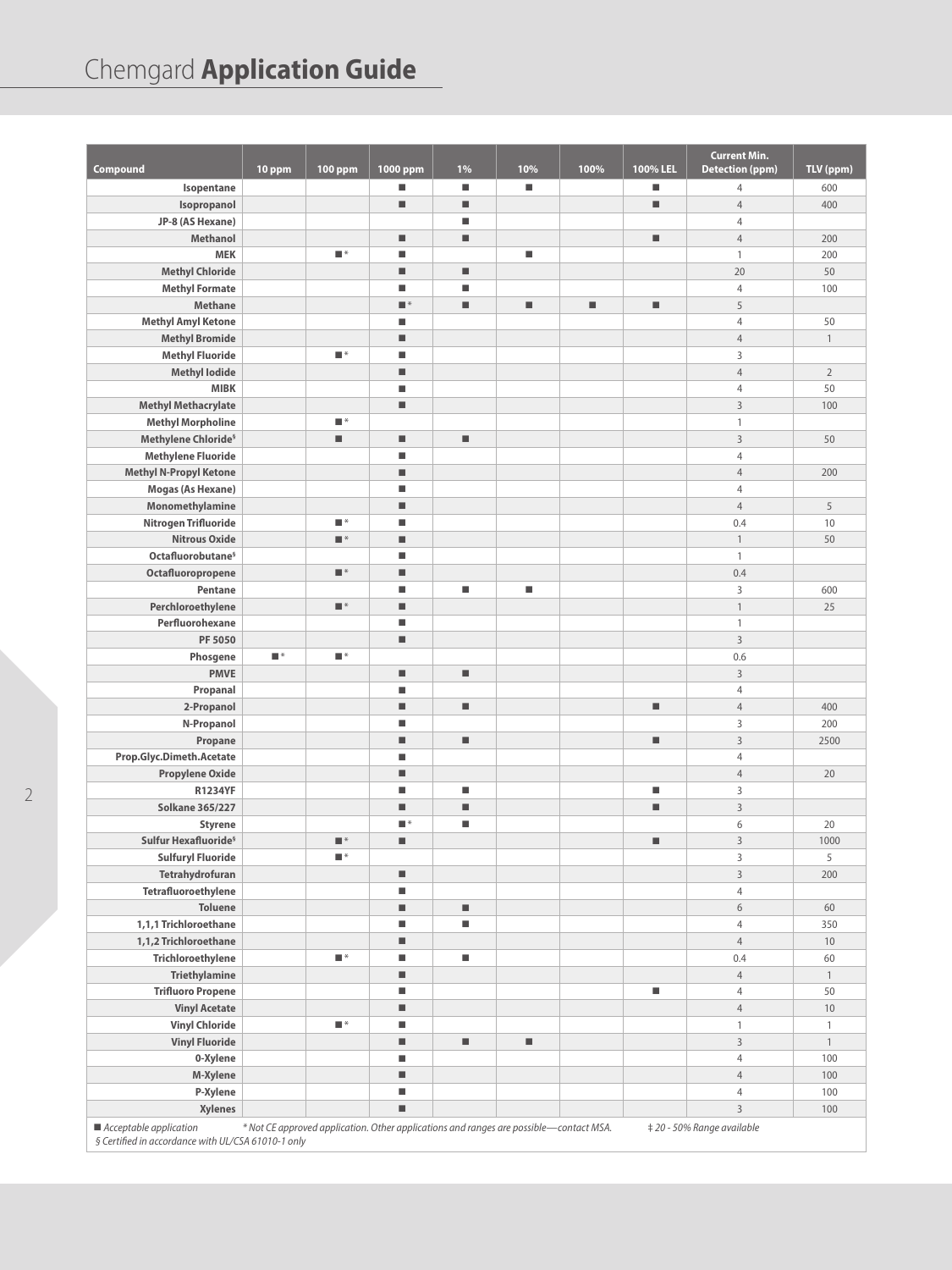

# **Sensor Selectivity\***

The Chemgard Gas Monitor is factory-calibrated for your particular gas. The system is highly selective to gases in air; however, the system also responds to other gases (interferants). Please refer to this guide for typical cross-sensitivities. Actual cross-sensitivities vary from instrument to instrument. If it is not known whether the gas to be detected is an interferant gas, contact MSA Customer Service.

*\*Typical cross-sensitivities not verified or investigated by UL or CSA.*

# **Cross-Sensitivity Data For Carbon Monoxide**

Cylinder P/N **806734**, 100 ppm CO in Nitrogen Available as a span gas; see calibration procedure for details.

| Gas                     | <b>Concentration</b> | <b>CO Reading</b> |
|-------------------------|----------------------|-------------------|
| <b>Carbon Dioxide</b>   | 1%                   | 15                |
| <b>Methane</b>          | 2.5%                 | $\mathbf{0}$      |
| Pentane                 | 0.75%                | 90                |
| Propane                 | 2.0%                 | 110               |
| <b>Ammonia</b>          | 880 ppm              | 0                 |
| <b>Hydrogen Sulfide</b> | 40 ppm               | $\mathbf{0}$      |
| <b>Methanol</b>         | 1000 ppm             | 10                |
| <b>Acetone</b>          | 1000 ppm             | 40                |
| <b>Toluene</b>          | 1000 ppm             | $\mathbf{0}$      |
| R123                    | $100$ ppm            | $\Omega$          |
| <b>R11</b>              | $100$ ppm            | 6                 |

### *Test Conditions:*

• Calibrated 0-1000 ppm CO in N<sub>2</sub> • Temperature: 25° C

# **Cross-Sensitivity Data For Ethylene Oxide**

Cylinder P/N **804870**, 100 ppm R-113 in Nitrogen

| Available as a simulant span gas; see calibration procedure for details. |                      |                    |  |  |
|--------------------------------------------------------------------------|----------------------|--------------------|--|--|
| Gas                                                                      | <b>Concentration</b> | <b>ETO Reading</b> |  |  |
| <b>Methane</b>                                                           | 2.5%                 | 18                 |  |  |
| R <sub>12</sub>                                                          | $100$ ppm            | 59                 |  |  |
| <b>R22</b>                                                               | $100$ ppm            | 54                 |  |  |
| R123                                                                     | $100$ ppm            | 267                |  |  |
| R124                                                                     | $100$ ppm            | 38                 |  |  |
| R134a                                                                    | $100$ ppm            | 42                 |  |  |
| Pentane                                                                  | 0.75%                | 198                |  |  |
| <b>Butane</b>                                                            | 8%                   | 109                |  |  |
| <b>Iso-Butylene</b>                                                      | $100$ ppm            | 18                 |  |  |

#### *Test Conditions:*

• Calibrated 0-1000 ppm Ethylene Oxide in  $N_2$ 

• Temperature: 25° C

# **Cross-Sensitivity Data For Ethyl Alcohol**

| Cylinder P/N 804532, 0.75% Pentane in air<br>Available as a simulant span gas; see calibration procedure for details. |                                                      |     |  |  |  |
|-----------------------------------------------------------------------------------------------------------------------|------------------------------------------------------|-----|--|--|--|
| Gas                                                                                                                   | <b>Ethyl Alcohol Reading</b><br><b>Concentration</b> |     |  |  |  |
| R <sub>11</sub>                                                                                                       | $100$ ppm                                            | 337 |  |  |  |
| <b>R22</b>                                                                                                            | $100$ ppm                                            | 33  |  |  |  |
| R113                                                                                                                  | 100 ppm                                              | 150 |  |  |  |
| R <sub>12</sub>                                                                                                       | $100$ ppm                                            | 407 |  |  |  |
| R123                                                                                                                  | $100$ ppm                                            | 21  |  |  |  |
| Ammonia                                                                                                               | 50 ppm                                               | 10  |  |  |  |
| <b>Methane</b>                                                                                                        | 1%                                                   | 0   |  |  |  |
| Propane                                                                                                               | 2%                                                   | 185 |  |  |  |
| Methanol                                                                                                              | 1060 ppm                                             | 487 |  |  |  |
| <b>Acetone</b><br>954 ppm<br>41                                                                                       |                                                      |     |  |  |  |
| <b>Test Conditions:</b><br>• Calibrated 0-1000 ppm Ethyl Alcohol in N <sub>2</sub>                                    |                                                      |     |  |  |  |

• Temperature: 25° C

# **Cross-Sensitivity Data For Hexane**

Cylinder P/N **10014894**, 1000 ppm Pentane in air

Available as a simulant span gas; see calibration procedure for details.

| Gas                    | <b>Concentration</b> | <b>Hexane Reading</b> |  |  |  |
|------------------------|----------------------|-----------------------|--|--|--|
| <b>Methane</b>         | 1000 ppm             | 211                   |  |  |  |
| <b>Carbon Dioxide</b>  | 2500 ppm             | 0                     |  |  |  |
| <b>Carbon Monoxide</b> | 500 ppm              | 0                     |  |  |  |
| <b>Ethanol</b>         | $100$ ppm            | 28                    |  |  |  |
| <b>Iso-Butylene</b>    | $100$ ppm            | 46                    |  |  |  |
| <b>Nitrous Oxide</b>   | $100$ ppm            | $\mathbf{0}$          |  |  |  |
| R <sub>11</sub>        | $100$ ppm            | 0                     |  |  |  |
| <b>R22</b>             | $100$ ppm            | 5                     |  |  |  |
| R123                   | 1000 ppm             | 20                    |  |  |  |
| R134a                  | $100$ ppm            | 17                    |  |  |  |
| Acetone                | 944 ppm              | 174                   |  |  |  |
| <b>Methanol</b>        | 1059 ppm             | 332                   |  |  |  |

*Test Conditions:*

• Calibrated 0-1000 ppm Hexane in  $N_2$ 

• Temperature: 25° C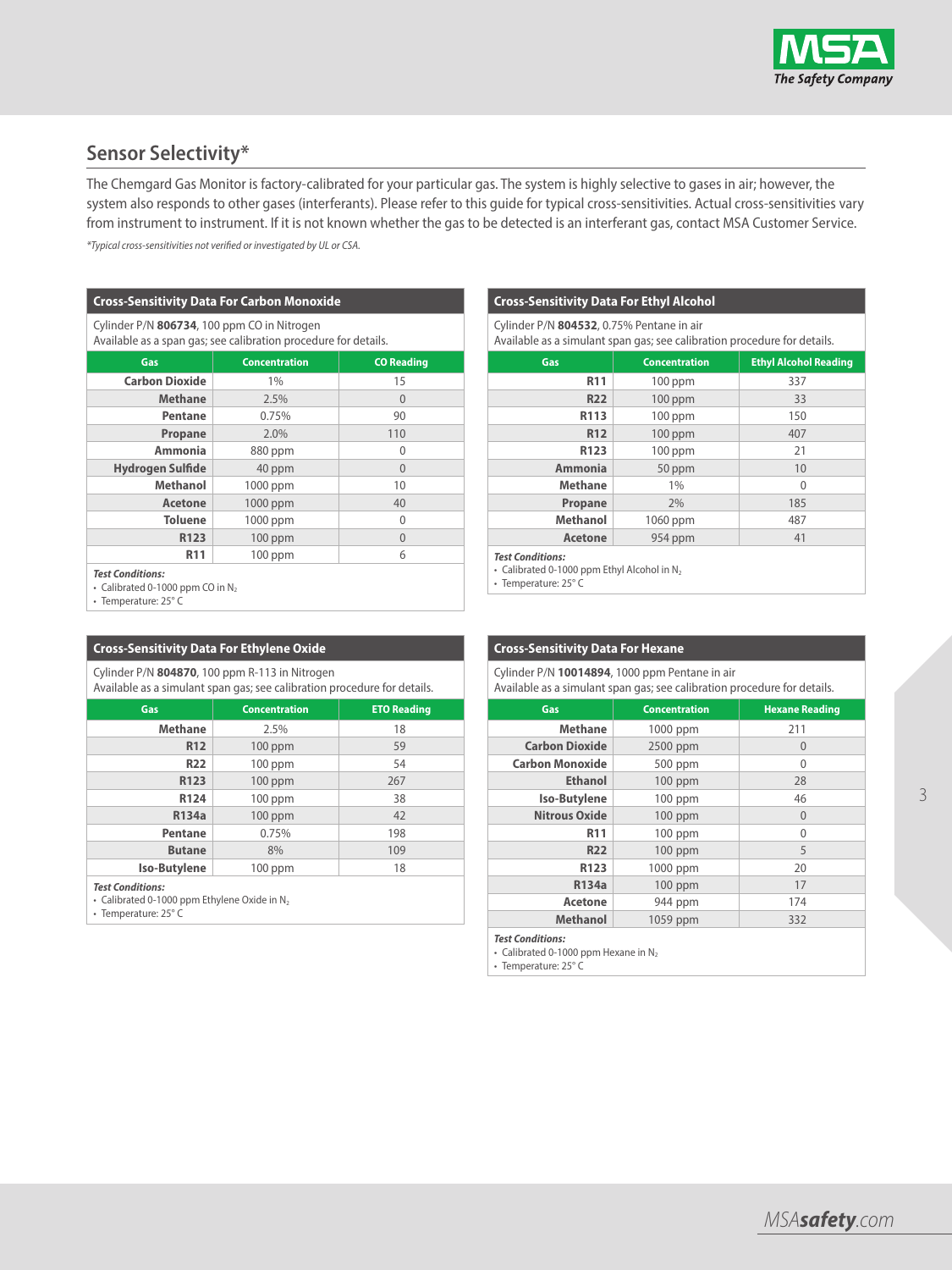# **Cross-Sensitivity Data For Cyclo-Pentane**

Cylinder P/N **494450**, 100 ppm Isobutylene in air

#### Available as a simulant span gas; see calibration procedure for details.

| Gas                    | <b>Concentration</b> | <b>Cyclo-Pentane Reading</b> |
|------------------------|----------------------|------------------------------|
| <b>Methane</b>         | 1000 ppm             | 250                          |
| <b>Carbon Dioxide</b>  | 2500 ppm             | $\theta$                     |
| <b>Carbon Monoxide</b> | 500 ppm              | $\mathbf{0}$                 |
| <b>Ethanol</b>         | $100$ ppm            | 33                           |
| <b>Nitrous Oxide</b>   | $100$ ppm            | 0                            |
| R <sub>11</sub>        | $100$ ppm            | $\overline{0}$               |
| <b>R22</b>             | $100$ ppm            | 6                            |
| R123                   | 1000 ppm             | 24                           |
| R134a                  | 100 ppm              | 20                           |
| <b>Acetone</b>         | 944 ppm              | 206                          |
| Methanol               | 1059 ppm             | 394                          |
|                        |                      |                              |

#### *Test Conditions:*

• Calibrated 0-1000 ppm Cyclo-Pentane in N<sub>2</sub>

• Temperature: 25° C

#### **Cross-Sensitivity Data For Toluene**

Cylinder P/N **10014894**, 1000 ppm Pentane in air Available as a simulant span gas; see calibration procedure for details.

| Gas                    | <b>Concentration</b> | <b>Toluene Reading</b> |
|------------------------|----------------------|------------------------|
| R <sub>11</sub>        | $100$ ppm            | 4                      |
| R <sub>12</sub>        | $100$ ppm            | 4                      |
| <b>R22</b>             | $100$ ppm            | 14                     |
| R113                   | $100$ ppm            | $\overline{4}$         |
| R134a                  | $100$ ppm            | 22                     |
| <b>Carbon Monoxide</b> | 5000 ppm             | 5                      |
| <b>Nitrous Oxide</b>   | $100$ ppm            | 3                      |
| <b>Ethanol</b>         | 50 ppm               | 52                     |
| <b>Ammonia</b>         | 50 ppm               | 3                      |
|                        |                      |                        |

*Test Conditions:*

4

• Calibrated 0-1000 ppm Toluene in N2

• Temperature: 25° C

#### **Cross-Sensitivity Data For Methylene Chloride**

Cylinder P/N **804532**, 0.75% Pentane in air

Available as a simulant span gas; see calibration procedure for details.

| Gas                 | <b>Concentration</b> | <b>Methylene Chloride Reading</b> |
|---------------------|----------------------|-----------------------------------|
| R <sub>11</sub>     | $100$ ppm            | 3                                 |
| <b>R12</b>          | $100$ ppm            | $\overline{2}$                    |
| <b>R22</b>          | $100$ ppm            | 10                                |
| R113                | 100 ppm              | 5                                 |
| R134a               | $100$ ppm            | $\overline{2}$                    |
| <b>Iso-Butylene</b> | $100$ ppm            | $\overline{0}$                    |
| <b>Ethanol</b>      | $100$ ppm            | 0                                 |
| <b>Ammonia</b>      | $100$ ppm            | $\theta$                          |
| R123                | 100 ppm              | 10                                |
| <b>Methane</b>      | 1.25%                | $\theta$                          |

#### *Test Conditions:*

• Calibrated 0-1000 ppm Methylene Chloride in N2

• Temperature: 25° C

# **Cross-Sensitivity Data For Trichloroethylene**

Cylinder P/N **804532**, 0.75% Pentane in air

Available as a simulant span gas; see calibration procedure for details.

| Gas                     | <b>Concentration</b> | <b>Trichloroethylene Reading</b> |
|-------------------------|----------------------|----------------------------------|
| R <sub>11</sub>         | $100$ ppm            | 17                               |
| <b>R12</b>              | $100$ ppm            | 285                              |
| <b>R22</b>              | $100$ ppm            | 0                                |
| R113                    | $100$ ppm            | 80                               |
| R <sub>123</sub>        | $100$ ppm            | 1                                |
| <b>Nitrous Oxide</b>    | $100$ ppm            | $\theta$                         |
| Iso-Butylene            | $100$ ppm            | 5                                |
| <b>Ammonia</b>          | 50 ppm               | 20                               |
| <b>Methane</b>          | 1.25%                | 0                                |
| <b>Test Conditions:</b> |                      |                                  |

• Calibrated 0-1000 ppm Trichloroethylene in  $N_2$ 

• Temperature: 25° C

#### **Cross-Sensitivity Data For Xylenes**

Cylinder P/N **494450**, 100 ppm Isobutylene in air

Available as a simulant span gas; see calibration procedure for details.

| Gas                     | <b>Concentration</b> | <b>Xylenes Reading</b> |
|-------------------------|----------------------|------------------------|
| R <sub>12</sub>         | $100$ ppm            | 0                      |
| <b>R22</b>              | $100$ ppm            | 5                      |
| R113                    | $100$ ppm            | 0                      |
| R123                    | $100$ ppm            |                        |
| R134a                   | $100$ ppm            | 10                     |
| Ammonia                 | $100$ ppm            | $\Omega$               |
| <b>Methane</b>          | 5000 ppm             | 750                    |
| <b>Nitrous Oxide</b>    | $100$ ppm            | $\theta$               |
| <b>Carbon Monoxide</b>  | 60 ppm               |                        |
| <b>Test Conditions:</b> |                      |                        |

• Calibrated 0-1000 ppm Xylenes in N2

• Temperature: 25° C

# **Cross-Sensitivity Data For Methanol**

Cylinder P/N **804868**, 100 ppm R-22 in Nitrogen

Available as a simulant span gas; see calibration procedure for details.

| Gas                  | <b>Concentration</b> | <b>Methanol Reading</b> |
|----------------------|----------------------|-------------------------|
| <b>Methane</b>       | 1.25%                | 0                       |
| Propane              | 0.6%                 | 94                      |
| Pentane              | 1000 ppm             | 15                      |
| <b>Iso-Butylene</b>  | $100$ ppm            | 3                       |
| <b>Nitrous Oxide</b> | $100$ ppm            | 0                       |
| R <sub>11</sub>      | 100 ppm              | 280                     |
| R <sub>12</sub>      | $100$ ppm            | 185                     |
| R123                 | $100$ ppm            | 28                      |
| R134a                | $100$ ppm            | 86                      |
|                      |                      |                         |

*Test Conditions:*

- Calibrated 0-1000 ppm Methanol in N2
- Temperature: 25° C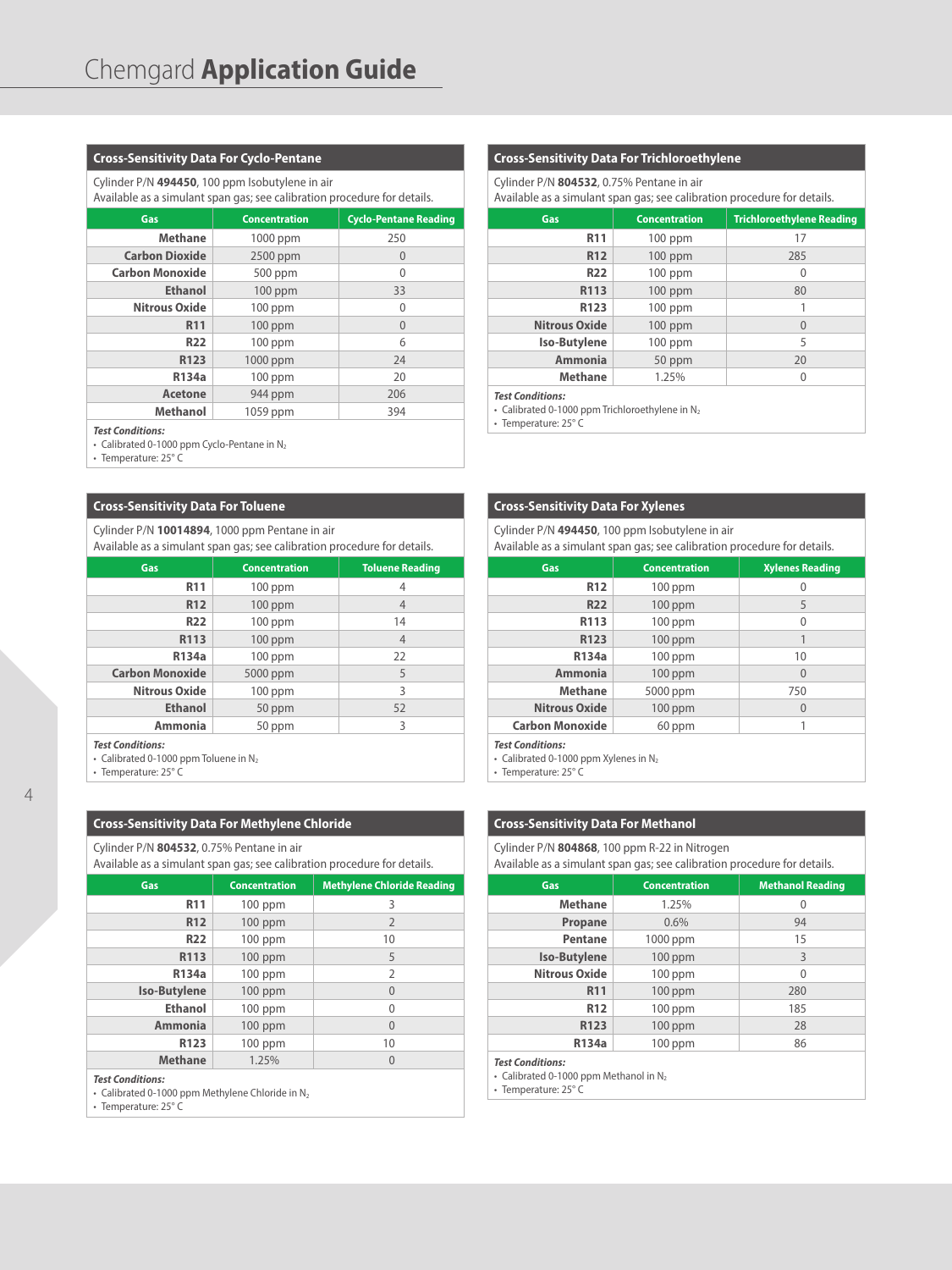

# **Cross-Sensitivity Data For Ethane**

Cylinder P/N **494450**, 100 ppm Iso-butylene in air

Available as a simulant span gas; see calibration procedure for details.

| Gas                    | <b>Concentration</b> | <b>Ethane Reading</b> |
|------------------------|----------------------|-----------------------|
| R <sub>12</sub>        | $100$ ppm            | 0                     |
| <b>R22</b>             | $100$ ppm            | 6                     |
| R123                   | $100$ ppm            | 0                     |
| <b>Carbon Monoxide</b> | 60 ppm               | 3                     |
| <b>Hydrogen</b>        | 0.6%                 | $\mathbf{0}$          |
| <b>Nitrous Oxide</b>   | $100$ ppm            | $\theta$              |
| R113                   | $100$ ppm            | 0                     |
| R134a                  | $100$ ppm            | 11                    |
| <b>R11</b>             | $100$ ppm            | 0                     |

*Test Conditions:*

• Calibrated 0-1000 ppm Ethane in N<sub>2</sub>

• Temperature: 25° C

#### **Cross-Sensitivity Data For Nitrous Oxide**

Cylinder P/N **10014894**, 1000 ppm Pentane in air Available as a simulant span gas; see calibration procedure for details.

| Gas                    | <b>Concentration</b> | <b>Nitrous Oxide Reading</b> |
|------------------------|----------------------|------------------------------|
| R134a                  | $100$ ppm            | 0                            |
| R113                   | $100$ ppm            | $\theta$                     |
| <b>Iso-Butylene</b>    | $100$ ppm            | 0                            |
| Propane                | 0.60%                | 9                            |
| <b>R22</b>             | $100$ ppm            | $\mathbf{0}$                 |
| <b>Carbon Dioxide</b>  | 2.50%                | 115                          |
| Pentane                | 1000 ppm             | $\mathcal{I}$                |
| <b>Methane</b>         | 1.25%                | $\theta$                     |
| <b>Carbon Monoxide</b> | 60 ppm               | 10                           |
| <b>Butane</b>          | 8 %                  | 450                          |

*Test Conditions:*

• Calibrated 0-1000 ppm Nitrous Oxide in  $N_2$ 

• Temperature: 25° C

#### **Cross-Sensitivity Data For Acetone**

Cylinder P/N **803499**, 100 ppm R11 in Nitrogen

| Cylling Lyn <b>605422</b> , TOO DDIII NTT III NIGOGLI<br>Available as a simulant span gas; see calibration procedure for details. |           |     |  |
|-----------------------------------------------------------------------------------------------------------------------------------|-----------|-----|--|
| <b>Concentration</b><br><b>Acetone Reading</b><br>Gas                                                                             |           |     |  |
| <b>R12</b>                                                                                                                        | $100$ ppm | 615 |  |
| <b>R22</b>                                                                                                                        | $100$ ppm | 420 |  |
| R123                                                                                                                              | $100$ ppm | 465 |  |
| <b>Iso-Butylene</b>                                                                                                               | $100$ ppm | 15  |  |
| <b>Carbon Monoxide</b><br>300 ppm<br>$\Omega$                                                                                     |           |     |  |
| <b>Hydrogen</b><br>$0.6\%$<br>$\theta$                                                                                            |           |     |  |
| <b>Nitrous Oxide</b>                                                                                                              | $100$ ppm | 20  |  |

Ammonia 50 ppm 35

**Methyl Ethyl Ketone** 140 ppm 85

*Test Conditions:*

• Calibrated 0-1000 ppm Acetone in N<sub>2</sub>

• Temperature: 25° C

# **Cross-Sensitivity Data For Perchloroethylene**

Cylinder P/N **804532**, 0.75% Pentane in air

Available as a simulant span gas; see calibration procedure for details.

| Gas                  | <b>Concentration</b> | <b>Perchloroethylene Reading</b> |
|----------------------|----------------------|----------------------------------|
| <b>Methane</b>       | 1.25%                | 0                                |
| R <sub>11</sub>      | $100$ ppm            | 15                               |
| <b>R22</b>           | $100$ ppm            | $\theta$                         |
| R113                 | $100$ ppm            | 75                               |
| <b>Nitrous Oxide</b> | $100$ ppm            | 0                                |
| <b>R134a</b>         | $100$ ppm            | 2                                |
| Acetone              | $100$ ppm            | 5                                |
| Test Conditions:     |                      |                                  |

*Test Conditions:*

- Calibrated 0-1000 ppm Perchloroethylene in  $N_2$ 

• Temperature: 25° C

# **Cross-Sensitivity Data For Perfluoromethylvinyl Ether**

Cylinder P/N **494450**, 100 ppm Iso-butylene in air Available as a simulant span gas; see calibration procedure for details.

| Gas.                 | <b>Concentration</b> | <b>Perfluoromethylvinyl Ether Reading</b> |
|----------------------|----------------------|-------------------------------------------|
| R142b                | $100$ ppm            | 30                                        |
| Isobutylene          | $100$ ppm            | $\theta$                                  |
| Propane              | 0.6%                 | 3                                         |
| <b>R23</b>           | $100$ ppm            | 4                                         |
| <b>Ethyl Acetate</b> | 1000 ppm             | 185                                       |
| Pentane              | 1000 ppm             | $\theta$                                  |
| <b>Methane</b>       | 2.5%                 | 42                                        |
| R218                 | $100$ ppm            | 35                                        |
| <b>Butane</b>        | 8%                   | 15                                        |

*Test Conditions:*

• Calibrated 0-1000 ppm Perfluoromethylvinyl Ether in  $N_2$ 

• Temperature: 25° C

#### **Cross-Sensitivity Data For Propylene Oxide**

Cylinder P/N **494450**, 100 ppm Iso-butylene in air

| Available as a simulant span gas; see calibration procedure for details.             |                      |                                 |
|--------------------------------------------------------------------------------------|----------------------|---------------------------------|
| Gas                                                                                  | <b>Concentration</b> | <b>Prop[ylene Oxide Reading</b> |
| <b>R12</b>                                                                           | $100$ ppm            | 820                             |
| R113                                                                                 | $100$ ppm            | 775                             |
| Propane                                                                              | .6%                  | 290                             |
| <b>R22</b>                                                                           | $100$ ppm            | 245                             |
| <b>Nitrous Oxide</b>                                                                 | $100$ ppm            | $\Omega$                        |
| Pentane                                                                              | 1000 ppm             | 95                              |
| <b>Methane</b>                                                                       | 1.25%                | $\theta$                        |
| <b>Hydrogen</b>                                                                      | 0.8%                 | $\theta$                        |
| <b>Propylene Oxide</b>                                                               | $100$ ppm            | 100                             |
| <b>Test Conditions:</b><br>• Calibrated 0-1000 ppm Propylene Oxide in N <sub>2</sub> |                      |                                 |

• Temperature: 25° C